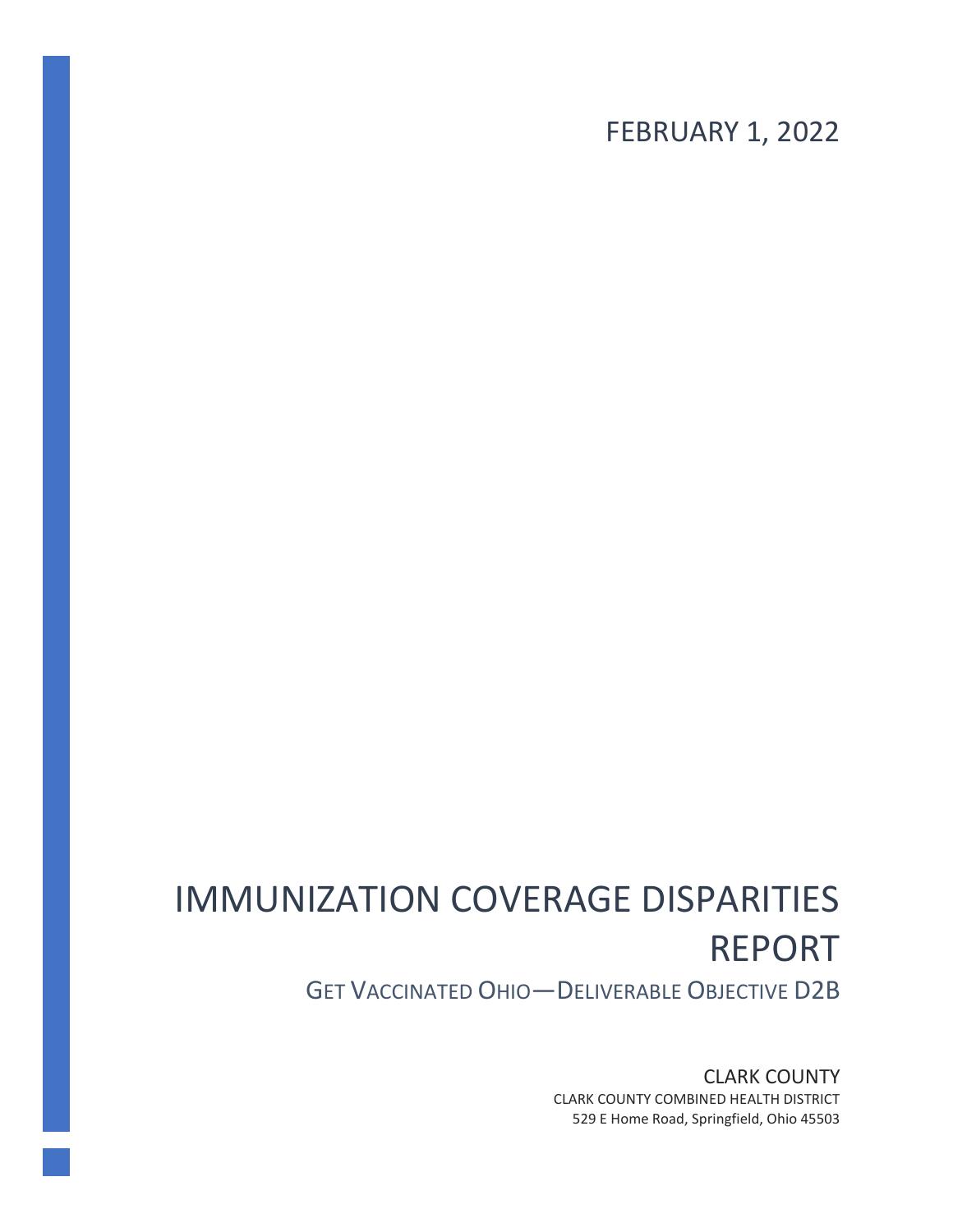## Purpose

The Get Vaccinated Ohio Public Health Initiative (GV) works to improve components of the immunization delivery in Ohio; more fully immunize infants, children, and adolescents; improve immunization on-time rates in the private and public sector; and limit vaccine-preventable diseases.

The purpose of this report is to develop an implementation plan to address the following variables:

- Immunization status of under-immunized children and adolescents who experience significant racial or socioeconomic indicators in Clark County,
- Immunization status of under-immunized children and adolescents in areas where higher percentages of parents defer or postpone immunizations in Clark County,
- Immunization status of under-immunized students in schools with higher incidence of incomplete immunizations and reasons of conscience in Clark County.

## Responsible Parties

The Immunization Coverage Implementation Plan was created by the CCCHD GV Coordinator/ Immunization Nurse Supervisor. Strategies will be executed by the nursing staff which also includes the immunization nurse supervisor. Data from the D2a report, created by the CCCHD Epidemiologist, was used. This report will be used for the implementation process and completion of the D2c report.

## Timeline

Strategies in the plan will be implemented after 1/1/2022, with each individual strategy listing a more specific timeline. Plans may need to be altered due to the ongoing COVID pandemic. The immunization clinic at CCCHD is currently open. Routine immunizations are offered at our Main campus location on Mondays, Wednesdays and Fridays; our Southern Village location on Tuesdays and our New Carlisle satellite clinic the first Tuesday and first Thursday of every month.

## Immunization Improvement Strategies

# Variable 1

• Immunization status of under-immunized children and adolescents who experience significant racial or socioeconomic indicators in Clark County:

Parents of uninsured or underinsured children or those living in poverty are more likely to defer immunizations because of cost and access. Of Clark County residents under age 65 years, 8.5% were uninsured, compared to 7.8% statewide (U.S. Census Bureau, QuickFacts, 2019). Data also notes that 4.7% of children (under 19 years of age) are uninsured in Clark County, compared to 4.9% in Ohio (U.S. Census Bureau, SAHIE Program, 2019).

In Clark County, 14.6% of the population was living in poverty in 2019, a decrease from 15.7% in 2016 (U.S. Census Bureau, Small Area Income and Poverty Estimates, 2019). High-risk children with higher levels of poverty may attend school in the Springfield City School District, where 27.9% of children ages 5-17 belong to families in poverty (Table 1).

**Geography Percent of Ages 5-17 in Families in Poverty** Ohio 16.6% Clark County 18.5% Clark-Shawnee Local Schools | 12.8% Greenon Local Schools 19.3% Northeastern Local Schools | 9.6% Northwestern Local Schools | 10.1%

*Table 1: Percent of population ages 5-17 in families in poverty, US Census Bureau, Small Area Income and Poverty Estimates, 2019.*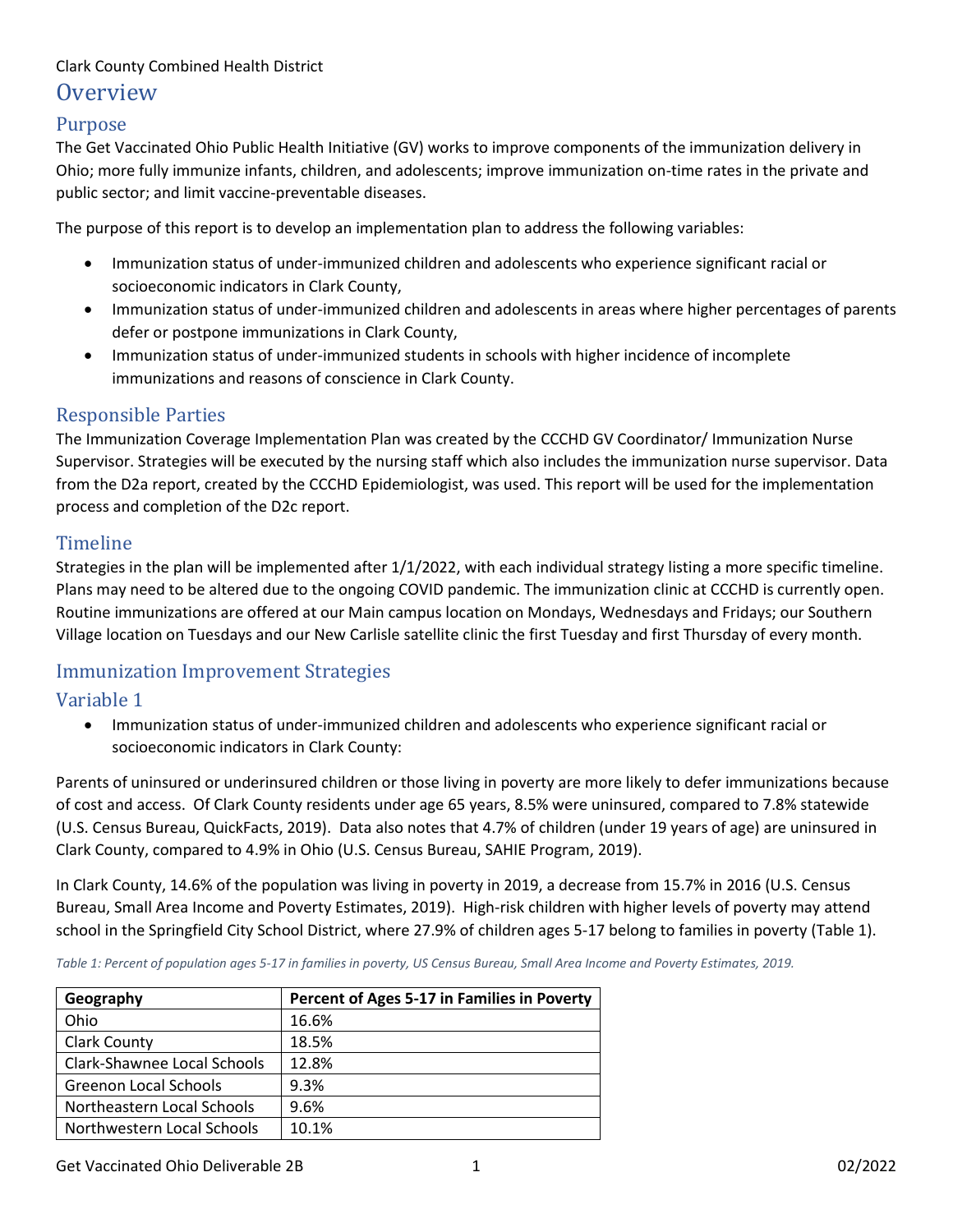| Southeastern Local Schools               | 11.5% |
|------------------------------------------|-------|
| Springfield City School District   27.9% |       |
| Tecumseh Local Schools                   | 13.4% |

Children who qualify for meal eligibility can be challenged with health care access because their parents are more likely to defer immunizations because of cost and access. In Clark County, 53% of schools have over 50% of students approved for Free and Reduced-Price meal benefits (Table 2) (Ohio Department of Education (ODE), 2020). Twenty-four percent of schools in Clark County have 100% of students approved for Free and Reduced-Price meal benefits, the majority of which belong in the Springfield City School District (Table 2) (ODE, 2020). These are the same 12 schools that reported 100% eligibility in Fiscal Year 2019. Free and Reduced-Price meal information may be skewed since all children in Ohio received free meals during the 2020-2021 school year and many families may have not applied. CCCHD considered these socioeconomic indicators of under-immunized people groups when updating plans to educate parents of children with low immunization rates.

|                                             | <b>Site Name</b>                            | <b>Percent Free and</b>    |
|---------------------------------------------|---------------------------------------------|----------------------------|
| <b>Sponsor</b>                              |                                             | <b>Reduced-Price Lunch</b> |
| Springfield Preparatory and Fitness Academy | Springfield Preparatory and Fitness Academy | 100.00%                    |
| Springfield City SD                         | Kenwood Elementary                          | 100.00%                    |
| Springfield City SD                         | Warder Park-Wayne Elementary School         | 100.00%                    |
| Springfield City SD                         | Lincoln Elementary School                   | 100.00%                    |
| Springfield City SD                         | Lagonda Elementary School                   | 100.00%                    |
| Springfield City SD                         | Perrin Woods Elementary School              | 100.00%                    |
| Springfield City SD                         | <b>Fulton Elementary School</b>             | 100.00%                    |
| Springfield City SD                         | Snyder Park Elementary School               | 100.00%                    |
| Springfield City SD                         | Keifer Community Ctr. Alternative High      | 100.00%                    |
| Springfield City SD                         | Hayward Middle School                       | 100.00%                    |
| Springfield City SD                         | Schaefer Middle School                      | 100.00%                    |
| <b>Clark Co Juv Treatment Center</b>        | Clark Co Juvenile Center                    | 100.00%                    |
| Springfield City SD                         | Mann Elementary School                      | 99.83%                     |
| Springfield City SD                         | <b>Clark Center</b>                         | 93.53%                     |
| Springfield City SD                         | Kenton Elementary School                    | 90.93%                     |
| Springfield Christian School                | Springfield Christian School                | 85.76%                     |
| Springfield City SD                         | Roosevelt Middle School                     | 85.16%                     |
| Springfield City SD                         | Springfield High School                     | 82.11%                     |
| Clark-Shawnee Local SD                      | <b>Clark Education Center Annex</b>         | 73.68%                     |
| <b>Tecumseh Local SD</b>                    | Donnelsville Elementary School              | 65.06%                     |
| <b>Tecumseh Local SD</b>                    | <b>Tecumseh Middle School</b>               | 64.16%                     |
| Springfield City SD                         | Snowhill Elementary School                  | 61.99%                     |
| <b>Tecumseh Local SD</b>                    | New Carlisle Elementary School              | 61.94%                     |
| <b>Tecumseh Local SD</b>                    | <b>Tecumseh High School</b>                 | 51.86%                     |
| <b>Tecumseh Local SD</b>                    | Park Layne Elementary School                | 51.20%                     |
| Clark-Shawnee Local SD                      | <b>Clark Education Center</b>               | 50.00%                     |

*Table 2: Free and Reduced-Price Meal Eligibility, Clark County, FY-2020, Ohio Department of Education*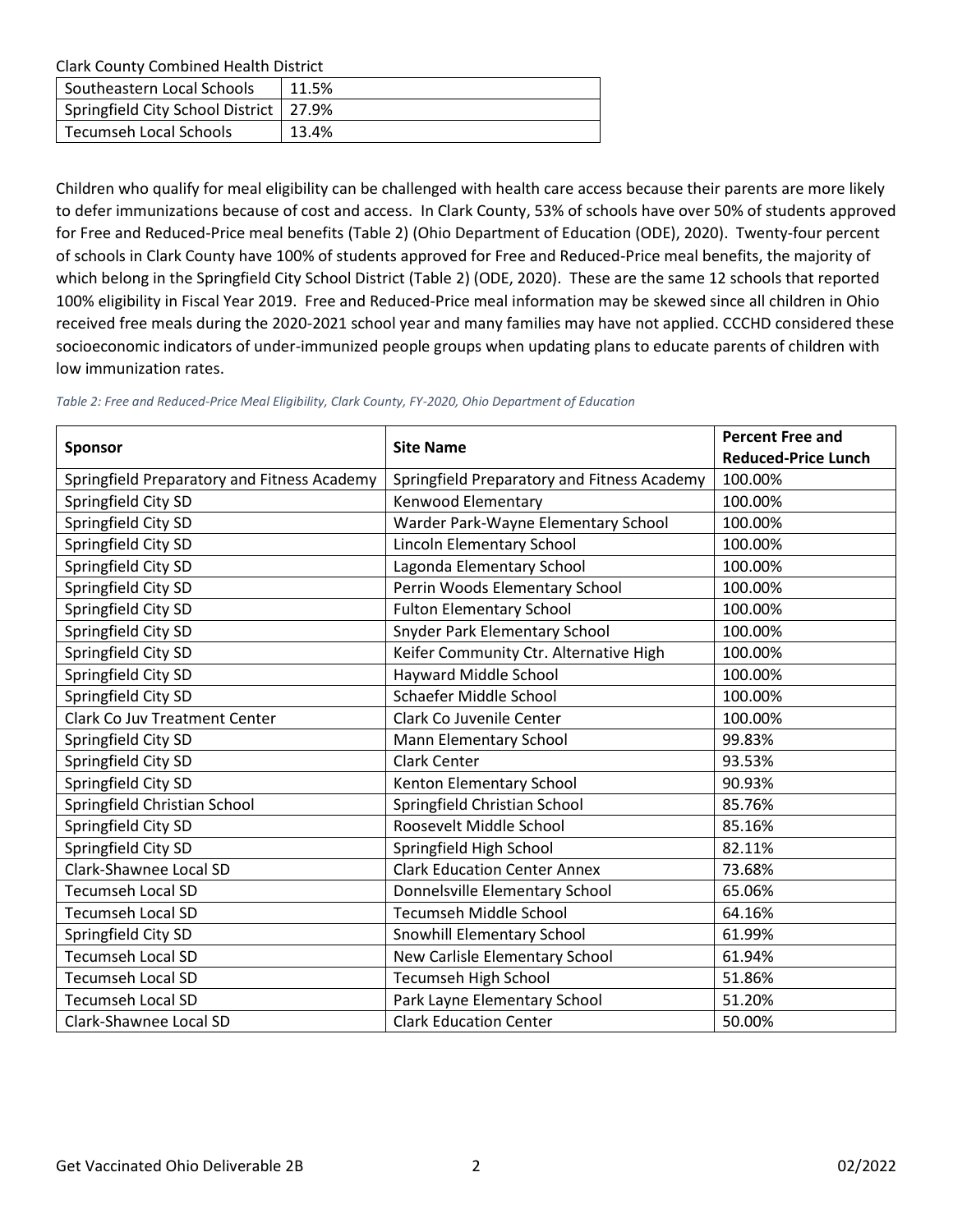# Variable 2

• Immunization status of under-immunized children and adolescents in areas where higher percentages of parents defer or postpone immunizations in Clark County.

Schools with lower immunization rates indicate that children at these schools are either behind on their immunization series or that a greater number of parents have philosophical objections to immunizations. Over the last five school years, the percent of pupils in Clark County with all required immunizations has decreased for all grade levels (Figure 1). The percent of pupils who had a reason of conscience or religion objection has also increased over the last five school years for all school years (Figure 2).



*Figure 1: Percent of pupils with all required immunizations for kindergarten, 7th grade, and 12th grade, Clark County, Ohio, 2016- 2021, ODH School Immunization Level Assessment*



*Figure 2: Percent of pupils who have a reason of conscience or religious objection for kindergarten, 7th grade, and 12th grade, Clark County, Ohio, 2016-2021, ODH School Immunization Level Assessment*

Eleven out of the 17 school districts in Clark County have above the average percent (89.6%) of pupils with all required immunizations (Table 3). The six school districts below average are Cambridge Education Group LLC, Greenon Local Schools, Lutheran Schools of Ohio, Nightingale Montessori Inc, The Ridgewood School, and Southeastern Local Schools. All schools in these districts have below average percent of pupils with all required immunizations (Table 4).

*Table 3: Average Percent of Pupils with All Required Immunizations and Reason of Conscience or Religious Objection by District, All Grade Levels, Clark County, 2016-2021, ODH School Immunization Level Assessment*

| <b>District Name</b>                                                 | Average of Percent of Pupils with All<br><b>Required Immunizations</b> | Average of Percent of Pupils who<br>have a Reason of Conscience or<br><b>Religious Objection</b> |  |
|----------------------------------------------------------------------|------------------------------------------------------------------------|--------------------------------------------------------------------------------------------------|--|
| <b>Oakmont Education (Formerly</b><br>Cambridge Education Group LLC) | 45.8%                                                                  | $0.0\%$                                                                                          |  |
| Cincinnati Archdiocese                                               | 93.0%                                                                  | 0.9%                                                                                             |  |
| Clark County ESC                                                     | 90.9%                                                                  | 9.1%                                                                                             |  |
| Clark-Shawnee Local                                                  | 90.8%                                                                  | 2.2%                                                                                             |  |
| <b>Emmanuel Christian Academy</b>                                    | 93.9%                                                                  | 5.3%                                                                                             |  |
| <b>Global Impact STEM Academy</b>                                    | 90.3%                                                                  | 3.4%                                                                                             |  |
| <b>Greenon Local Schools</b>                                         | 83.2%                                                                  | 4.5%                                                                                             |  |
| Lutheran Schools of Ohio                                             | 63.5%                                                                  | 15.6%                                                                                            |  |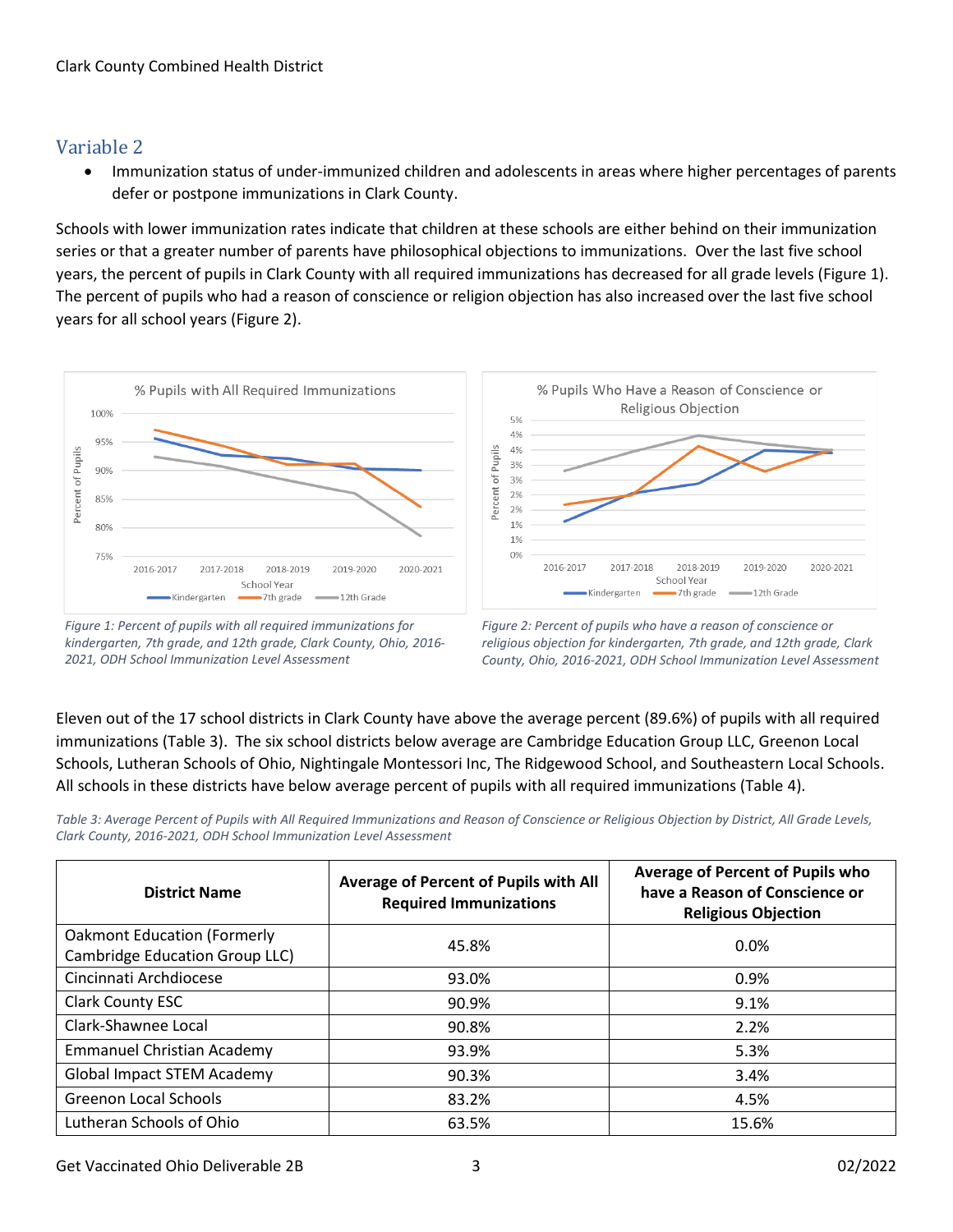| Nightingale Montessori Inc       | 62.2% | 0.0% |
|----------------------------------|-------|------|
| Northeastern Local               | 91.7% | 2.7% |
| Northwestern Local               | 94.5% | 2.7% |
| Performance Academies, LLC       | 92.7% | 3.2% |
| Ridgewood School, The            | 87.5% | 4.3% |
| Southeastern Local               | 69.0% | 0.8% |
| Springfield Christian            | 97.1% | 0.0% |
| Springfield City School District | 92.9% | 2.4% |
| <b>Tecumseh Local</b>            | 94.6% | 2.8% |

*Table 4: Average Percent of Pupils with All Required Immunizations for School Districts Below Average, All Grade Levels, Clark County, 2016-2021, ODH School Immunization Level Assessment*

| <b>District Name</b>               | <b>School Name</b>                     | Average of Percent of Pupils with<br><b>All Required Immunizations</b> |  |
|------------------------------------|----------------------------------------|------------------------------------------------------------------------|--|
| <b>Oakmont Education (Formerly</b> | Cliff Park High School (Formerly Clark | 45.8%                                                                  |  |
| Cambridge Education Group LLC)     | Preparatory Academy)                   |                                                                        |  |
|                                    | <b>Enon Primary School</b>             | 84.4%                                                                  |  |
| Greenon Local Schools              | Greenon High School                    | 79.1%                                                                  |  |
|                                    | Greenon Jr. High School                | 86.0%                                                                  |  |
| Lutheran Schools of Ohio           | Risen Christ Lutheran School           | 63.5%                                                                  |  |
| Nightingale Montessori Inc         | Nightingale Montessori Inc             | 62.2%                                                                  |  |
| Ridgewood School, The              | Ridgewood School, The                  | 87.5%                                                                  |  |
|                                    | Miami View Elementary School           | 78.8%                                                                  |  |
| Southeastern Local                 | Southeastern Sr. High School           | 62.5%                                                                  |  |
|                                    | Southeastern Jr. High School           | 63.1%                                                                  |  |

If there are inadequate numbers of immunization providers in Clark County, parents may be more likely to defer immunizations because of availability or geographic location. In Clark County, there are 23 pharmacies, 12 family practices, 2 pediatric practices, and one retail clinic that provide immunizations. These providers are centralized in the city of Springfield, which may have an impact on vaccine availability to rural communities. A majority of providers are pharmacies that do not offer all types of vaccines, which creates access to care issue in areas where there are no other provider options. Additionally, the only two pediatric-only providers are located on the northern side of Springfield.

While data from ImpactSIIS does not constitute the complete cohort of children who could be vaccinated in Clark County, the data does constitute a reasonably sized cohort to study where rates could be lower. ODH has provided the following four rate indicators (Table 5) (An asterisk denotes a zip code that falls mostly outside of Clark County):

- 1. The rate of children 19-35 months of age with a  $4<sup>th</sup>$  dose of DTaP vaccine by zip code
	- a. The average rate of children in Clark County with a  $4<sup>th</sup>$  dose of DTaP vaccine is 48.1%. The zip codes 43044 (Mechanicsburg\*), 45324 (Fairborn\*), 45341 (Medway), 45344 (New Carlisle), 45504 (Springfield), and 45506 (Springfield) have below average on-time immunization percentages (Table 6).
- 2. The rate of school-aged children 6 years or age with 2 doses of MMR vaccine by zip code
	- a. The average rate of children in Clark County with 2 doses of MMR vaccine is 55.7%. The zip codes 45323 (Enon), 45324 (Fairborn\*), 45341 (Medway), and 45344 (New Carlisle) have below average on-time immunization percentages (Table 6).
- 3. The rate of adolescents 13 years of age who have 2 doses of HPV vaccine by zip code

Get Vaccinated Ohio Deliverable 2B 4 02/2022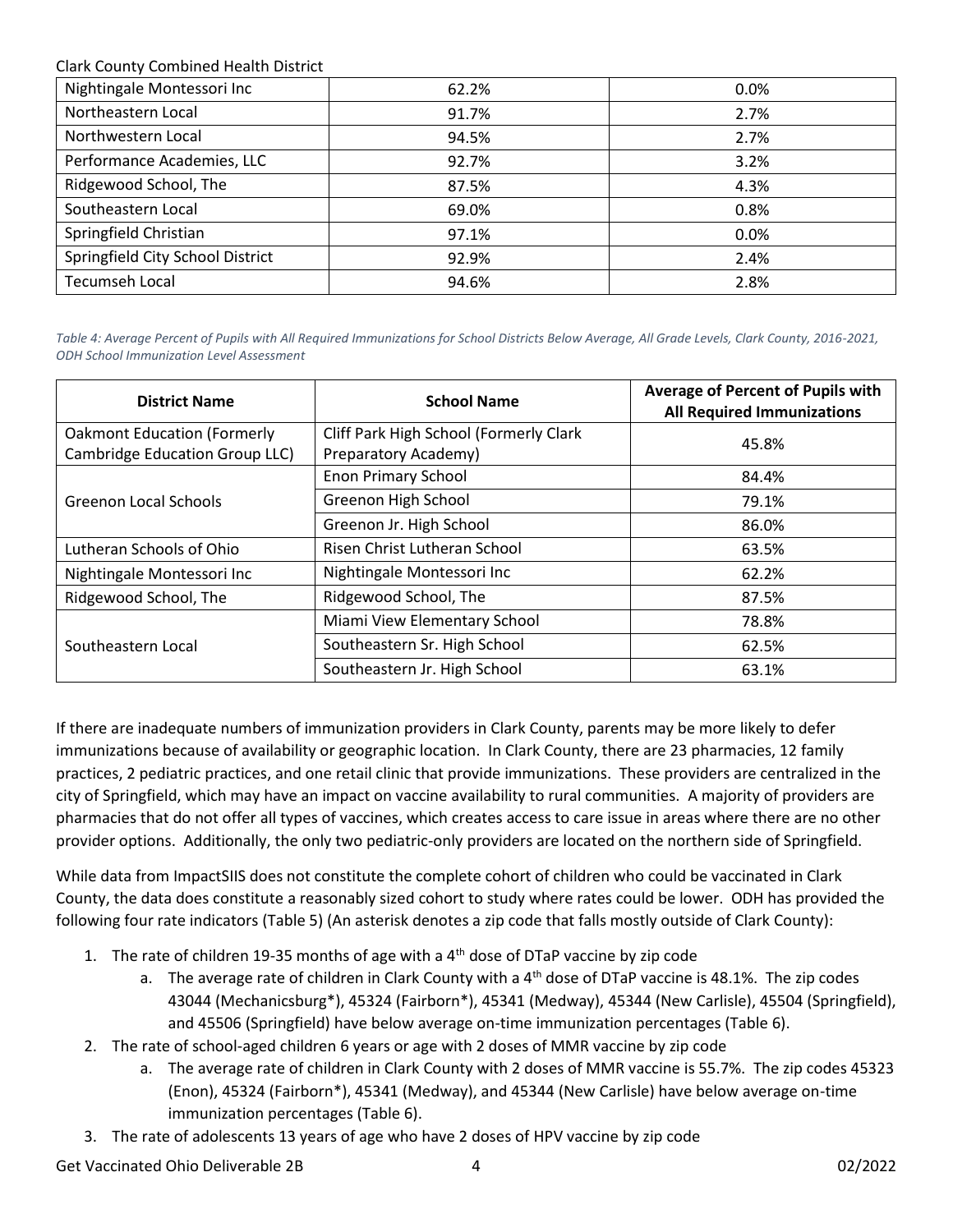- a. The average rate of children in Clark County with 2 doses of HPV vaccine is 29.7%. The zip codes 43044 (Mechanicsburg\*), 45319 (Donnelsville), 45323 (Enon), 45324 (Fairborn\*), 45341 (Medway), 45344 (New Carlisle), 45369 (South Vienna), and 45502 (Springfield) have below average on-time immunization percentages (Table 6).
- 4. The rate of adolescents 13 years of age who have 1 dose of MCV4 vaccine by zip code
	- a. The average rate of children in Clark County with 1 dose of MCV4 vaccine is 45.9%. The zip codes 45319 (Donnelsville), 45323 (Enon), 45324 (Fairborn\*), 45341 (Medway), 45344 (New Carlisle), 45387 (Yellow Springs\*), 45501 (Springfield), 45502 (Springfield), 45503 (Springfield), 45504 (Springfield), and 45506 (Springfield) have below average on-time immunization percentages (Table 6).

The zip codes 45324 (Fairborn\*), 45341 (Medway), and 45344 (New Carlisle) are below average in all four categories. The 45323 (Enon) zip code is below average in three out of four categories. Children with low immunization levels may reside in the aforementioned zip codes.

*Table 5: On-Time Immunization Percentages for Select Antigens by Zip Code, Clark County, Ohio. Source: ImpactSIIS. NOTE: ImpactSIIS does not constitute the complete cohort of children who could be vaccinated in Clark County. \*Indicates zip codes that are only partly in Clark County. "NA" indicates data not available; Data suppressed by ODH because the number of patients in ImpactSIIS in this zip code is too few to report. † Indicates data not reliable; Use data with caution: percentages are calculated from small case counts (<10). Grey cells indicate lower than average percentages.*

| Location            | <b>Zip Code</b> | <b>Percent w</b><br>4+ DTaP | <b>Percent w</b><br>2+MMR | <b>Percent w</b><br>2+ HPV | <b>Percent w</b><br>1+ MCV4 |
|---------------------|-----------------|-----------------------------|---------------------------|----------------------------|-----------------------------|
| Catawba             | 43010           | <b>NA</b>                   | <b>NA</b>                 | $33.33^{+}$                | 52.38                       |
| Mechanicsburg*      | 43044           | $46.15^{+}$                 | <b>NA</b>                 | $26.92^{+}$                | 49.06                       |
| Urbana*             | 43078           | <b>NA</b>                   | NА                        | NA                         | $70^{\circ}$                |
| Cedarville*         | 45314           | <b>NA</b>                   | <b>NA</b>                 | <b>NA</b>                  | $57.14^{+}$                 |
| Donnelsville        | 45319           | <b>NA</b>                   | <b>NA</b>                 | $20.83^{+}$                | 41.03                       |
| Enon                | 45323           | 53.62                       | 45.83                     | 21.60                      | 39.19                       |
| Fairborn*           | 45324           | $16.67^{+}$                 | $35.71^{+}$               | 23.44                      | 30.30                       |
| Medway              | 45341           | 43.86                       | 34.09                     | 20.77                      | 31.44                       |
| <b>New Carlisle</b> | 45344           | 43.68                       | 50.93                     | 21.90                      | 35.83                       |
| North Hampton       | 45349           | <b>NA</b>                   | <b>NA</b>                 | $50.00+$                   | 62.96                       |
| South Charleston    | 45368           | 61.33                       | 57.53                     | 31.90                      | 50.12                       |
| South Vienna        | 45369           | 63.77                       | 69.77                     | 25.88                      | 49.68                       |
| <b>Tremont City</b> | 45372           | <b>NA</b>                   | <b>NA</b>                 | $36.36^{+}$                | 48.72                       |
| Yellow Springs*     | 45387           | <b>NA</b>                   | <b>NA</b>                 | $33.33^{+}$                | $44.44^+$                   |
| Springfield         | 45501           | <b>NA</b>                   | <b>NA</b>                 | <b>NA</b>                  | 30 <sup>†</sup>             |
| Springfield         | 45502           | 51.72                       | 58.29                     | 28.86                      | 45.79                       |
| Springfield         | 45503           | 52.20                       | 66.51                     | 33.58                      | 44.59                       |
| Springfield         | 45504           | 47.97                       | 60.23                     | 31.07                      | 41.02                       |
| Springfield         | 45505           | 51.98                       | 69.49                     | 33.93                      | 47.68                       |
| Springfield         | 45506           | 44.48                       | 64.62                     | 31.20                      | 43.70                       |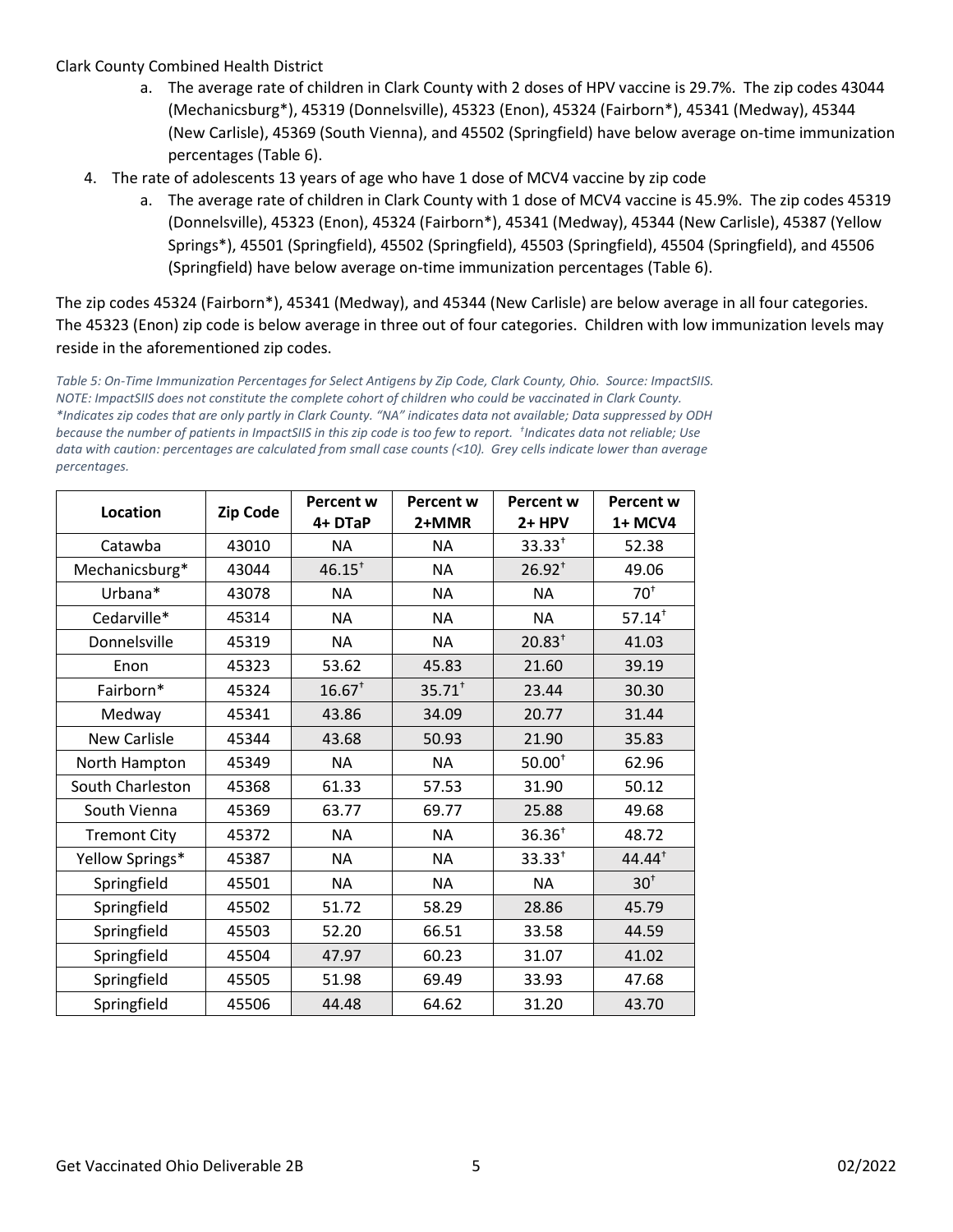• Immunization status of under-immunized students in schools with higher incidence of incomplete immunizations and reasons of conscience in Clark County.

Groups with philosophical or religious objections tend to delay or defer immunizations for children and adolescents. Eight out of the 17 school districts have above average percent (2.7%) of pupils who have a reason of conscience or religious objection (Table 3). These school districts are Clark County ESC, Emmanuel Christian Academy, Global Impact STEM Academy, Greenon Local Schools, Lutheran Schools of Ohio, Performance Academies LLC, the Ridgewood School, and Tecumseh Local (Table 5). All but two of the schools in these districts have above average percent of pupils with a reason of conscience or religious objection (Table 6).

Anecdotally, many of the students at Guiding Shephard Christian School have religious or philosophical objections to immunizations. There is, however, no data available for this school due its size (data has been blinded for confidentiality).

Table 6: Average Percent of Pupils Who Have a Reason of Conscience or Religious Objection for School Districts Above Average, All Grade Levels, *Clark County, 2016-2021, ODH School Immunization Level Assessment*

| <b>District Name</b>              | <b>School Name</b>                          | Average of Percent of Pupils who have<br>a Reason of Conscience or Religious<br>Objection |
|-----------------------------------|---------------------------------------------|-------------------------------------------------------------------------------------------|
| <b>Clark County ESC</b>           | <b>Clark County ESC</b>                     | 9.1%                                                                                      |
| <b>Emmanuel Christian Academy</b> | <b>Emmanuel Christian Academy</b>           | 5.3%                                                                                      |
| <b>Global Impact STEM Academy</b> | <b>Global Impact STEM Academy</b>           | 3.4%                                                                                      |
|                                   | <b>Enon Primary School</b>                  | 1.2%                                                                                      |
| Greenon Local School              | Greenon High School                         | 8.9%                                                                                      |
|                                   | Greenon Jr. High School                     | 3.2%                                                                                      |
| Lutheran Schools of Ohio          | Risen Christ Lutheran School                | 15.6%                                                                                     |
| Performance Academies, LLC        | Springfield Preparatory and Fitness Academy | 3.2%                                                                                      |
| Ridgewood School, The             | Ridgewood School, The                       | 4.3%                                                                                      |
|                                   | Park Layne Elementary School                | 3.0%                                                                                      |
| Tecumseh Local                    | <b>Tecumseh Middle School</b>               | 2.6%                                                                                      |
|                                   | <b>Tecumseh High School</b>                 | 2.9%                                                                                      |

As noted in Variable 2, over the last five school years, the percent of pupils in Clark County with all required immunizations has decreased for all grade levels (figure1). The percent of pupils who had a reason of conscience or religion objection has also increased over the last five school years for all school years (figure 2).

Eleven out of the 17 school districts in Clark County have above the average percent (89.6%) of pupils with all required immunizations. The six school districts below average are Cambridge Education Group LLC, Greenon Local Schools, Lutheran Schools of Ohio, Nightingale Montessori Inc, The Ridgewood School, and Southeastern Local Schools. All schools in these districts have below average percent of pupils with all required immunizations.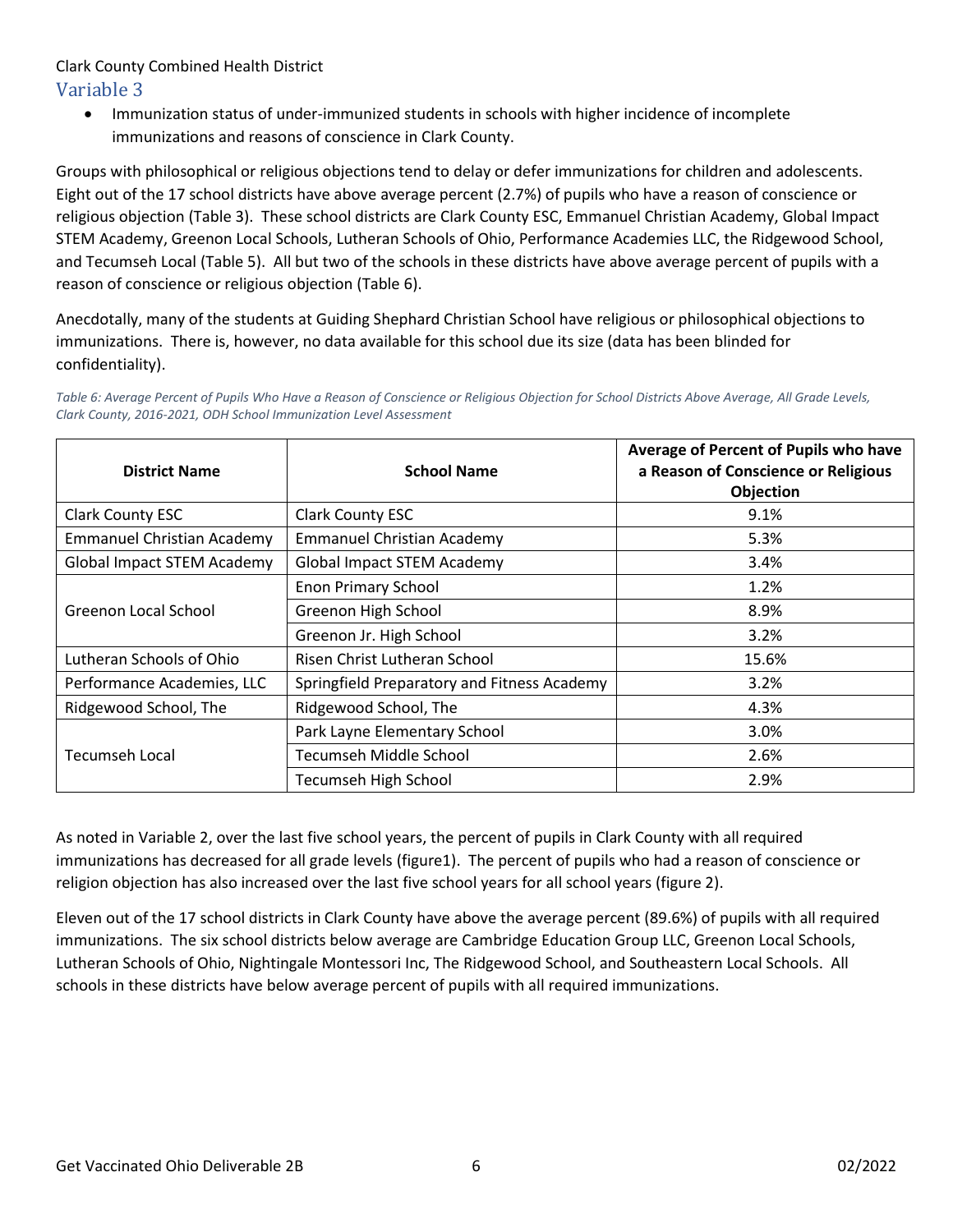While the highest poverty rates in Clark County are in the city of Springfield and Springfield City Schools have the greatest number of students eligible for Free and Reduced-Price Meals, the Springfield City School District has above average percent of pupils will all required immunizations. This is likely because they are an insured population. Additionally, most immunization providers are located in the City of Springfield. Therefore, there is not an immunization disparity in this area.

Over all grade levels, the percent of pupils with all required immunizations has been decreasing over time. This may be due to lack of training or lack of providers. Some of the below-average schools do not follow through with trainings. Others, like the Southeastern Local School District, have limited vaccine providers in the area. This is a disparate area. The percent of pupils with all required immunizations for  $7<sup>th</sup>$  and  $12<sup>th</sup>$  grades decreased at a faster rate over the last school year. This could be related to the COVID-19 pandemic in a number of ways, such as vaccine hesitancy, the desire to limit exposures by deferring doctors' visits, or the school nurses' competing priorities in regards to COVID-19 contact tracing and routine vaccine education and outreach.

There are few immunization providers in 45323 (Enon), 45341 (Medway) and 45344 (New Carlisle). These three zip codes and the areas surrounding them are possible areas of immunization disparities.

# Updated Plan

Clark County Combined Health District Staff works hard to answer the needs of our community. We have been working under a state of emergency during the Coronavirus Emergency Response. Normal operations were initially adjusted and alterations to routine vaccination clinics made to accommodate for COVID-19 mass vaccinations. Appropriate adjustments in our scheduling and practices were made to follow state health orders. We have reviewed the data presented in the D2a report and have updated our education plan.

- CCCHD plans to keep our staff healthy and our vaccination clinic up and running.
	- o Social distancing, mask wearing per CDC guidance, working from home when able, and self-screening for illness.
- Immunization Clinics are offered on the following days, times and locations:

Home Road Campus: Mondays: 7:30AM to 6:00PM Wednesdays: 7:30AM to 5:00PM Fridays: 7:30AM to 5:00PM Southern Village Campus: Tuesdays 8:30AM to 4:00PM Honey Creek Presbyterian Church in New Carlisle: 1<sup>st</sup> Tuesday on the month 3:00PM to 6:00PM 1 st Thursday of the month 8:00AM to 12:00PM

- Early morning hours and evening clinics are planned weekly to increase accessibility to immunizations.
- CCCHD office staff will work closely with school nurses to provide updated information to students and families including annual letters in the Spring and Fall to remind parents of recommended and required immunizations.
- Information regarding the potential consequences of not vaccinating also provided to school nurses to share with parents that choose to "opt out" of vaccines.
- CCCHD will offer vaccination education materials for school open houses.
- Reminder/Recalls continue.
- The immunization nurses will call parents by phone to discuss immunization schedule, provide education, and answers questions.
- CCCHD will use social media and public information releases to relay important information and education.